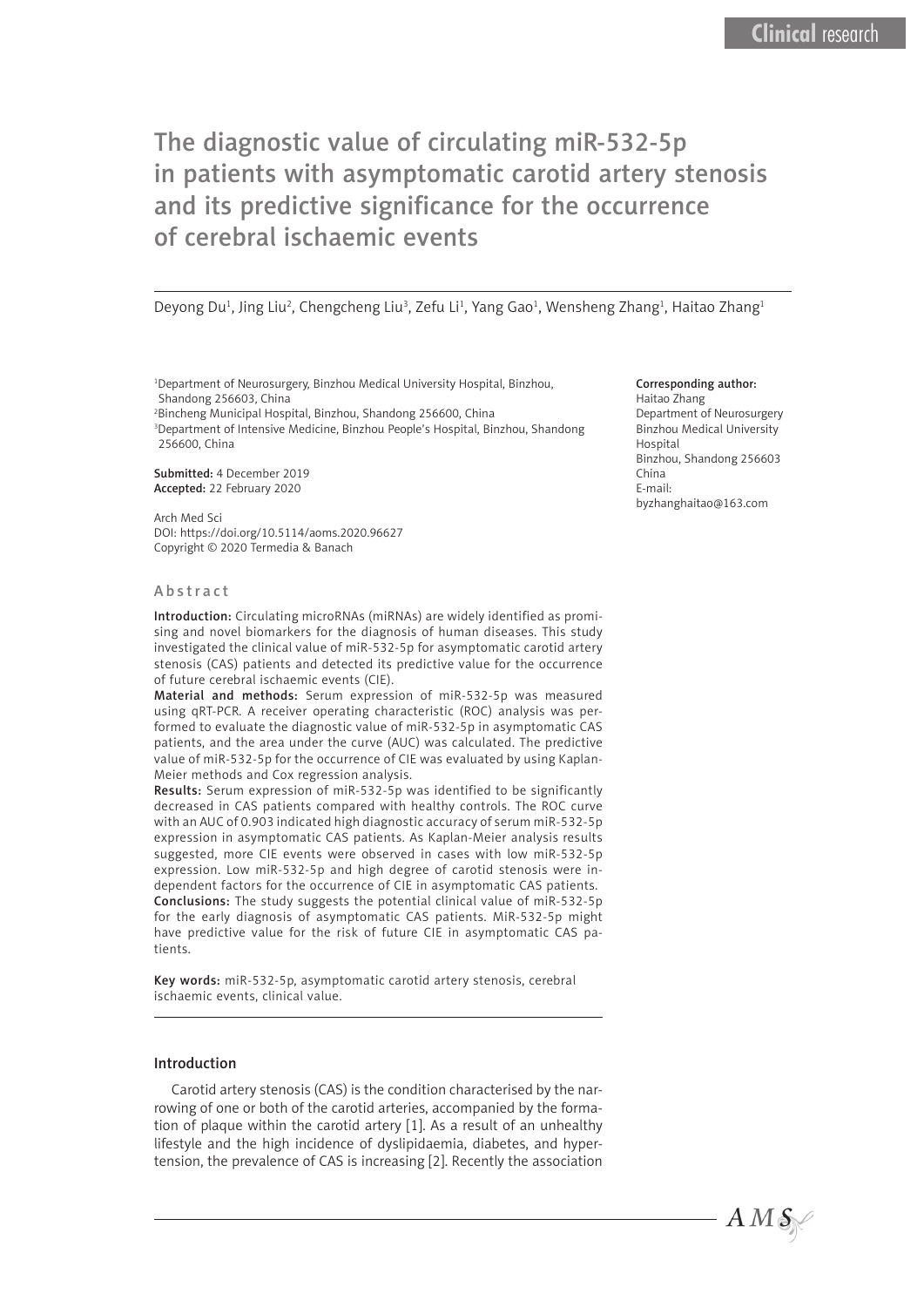of CAS with the occurrence of cerebral ischaemic events (CIEs) has attracted more and more attention [3]. Carotid artery stenosis plays a crucial role in the occurrence of stroke, which is considered to be a debilitating disease with high morbidity [4]. Carotid artery stenosis is a progressive disease, and patients with asymptomatic CAS are always misdiagnosed or untreated [5]. Severely, ischaemic stroke (IS) is always the first clinical manifestation of CAS, and it is often fatal [6]. Therefore, the early diagnosis and treatment of patients with asymptomatic CAS is crucial.

In recent years, circulating microRNAs (miR-NAs) have been widely identified as promising and novel biomarkers for the diagnosis of human diseases [7, 8]. MiRNAs are evolutionarily conserved, single-stranded RNAs participating in various physiological and pathological processes through regulation of the target gene expression [9]. MiRNAs play a regulatory role in the function of cardiomyocytes, endothelial cells (ECs), vascular smooth muscle cells (VSMCs), and platelets, which is involved in the initiation and progress of atherosclerosis (AS), and AS is considered to be the main cause of CAS [10–12]. Previous studies demonstrated that miR-532-5p was downregulated in many atherogenic processes, and acts as an important participant in cardiovascular and cerebrovascular diseases [13, 14]. As Li *et al*. reported, miR-532-5p serves as a potential diagnostic biomarker for ischaemic stroke (IS) [14]. Considering the crucial role of miR-532-5p in AS, the significance of miR-532-5p in CAS has attracted our attention.

To better understand the role of miR-532-5p in CAS, the present study sought to detect the expression profile of miR-532-5p in CAS clinical samples. MiR-532-5p was identified to be downregulated in asymptomatic CAS patients, and to have some ability for the early diagnosis of CAS. Furthermore, the predictive value of miR-532-5p for the occurrence of CIE was also investigated.

#### Material and methods

#### Study population and sample collection

All participants involved in the study initially underwent carotid artery Doppler ultrasonography (CDUS) followed by computed tomography angiography (CTA). Carotid artery stenosis was diagnosed according to the ultrasound criteria, an asymptomatic status was confirmed by a review of the patient's history and a physical examination [15, 16]. A total of 71 asymptomatic CAS patients from Binzhou Medical University Hospital were recruited in the current study between 2012 and 2014. The inclusion criteria were as follows: 1) suffered from stroke or transient ischaemic attack; 2) received carotid revascularisation; and 3) had a history of myocardial infarction, cardiomyopathy, severe pulmonary disease, and arrhythmia. There were another 70 healthy volunteers included in this study, who underwent routine physical examination in the hospital and were proven to have normal Doppler ultrasound or evidence of carotid stenosis < 20%. Individuals who had inflammatory diseases, cardiovascular diseases (CVDs), diabetes, hypertension, hyperlipidaemia, autoimmune disease, or cancer were excluded from the control group. Blood samples were collected from each participant, then the serum was isolated by centrifugation and stored at –80°C for further analysis. The results of physical examinations, including blood pressure, plasma glucose, plasma lipid, and degree of carotid stenosis, were recorded. Hypertension was defined as a systolic blood pressure of  $≥ 140$  mm Hg or a diastolic blood pressure of  $\geq$  90 mm Hg or use of antihypertensive drugs. Diabetes mellitus was defined as a fasting blood glucose level of  $\geq$  126 mg/dl or current use of oral antidiabetic drugs or insulin. Hyperlipidaemia was defined as a total cholesterol level of ≥ 200 mg/dl.

The protocols of this study were approved by the Ethics Committee of Binzhou Medical University Hospital, and each participant signed an informed consent form.

#### Follow-up survey

All patients were followed up for five years. The primary endpoint was the occurrence of an ipsilateral cerebral ischaemic event, including stroke, transient ischaemic attack (TIA), or sudden death.

#### RNA extraction and quantitative real-time PCR (qRT-PCR)

Total serum RNA was extracted using TRIzol reagent (Invitrogen, Carlsbad, CA, USA) in accordance with the manufacturer's instructions. After the determination of the RNA purity and concentration, the collected RNA was reverse transcribed into cDNA by a PrimeScript RT Reagent Kit (Takara, Tokyo, Japan). Then the qPCR was performed using a SYBR green I Master Mix Kit (Invitrogen, Carlsbad, CA, USA) and the 7300 real-time PCR System (Applied Biosystems, USA). The following thermocycling conditions were used for the PCR: initial denaturation at 95°C for 5 min; 30 cycles of 95°C for 30 s, 60°C for 30 s and 72°C for 20 s; and a final extension at 72°C for 10 min. The relative miRNA expression level was calculated using the 2<sup>-ΔΔCt</sup> method and normalised to U6. The primers used were as follows: miR-532-5p forward, 5'-GCCCATGCCTTGAGTGTAG-3' and reverse,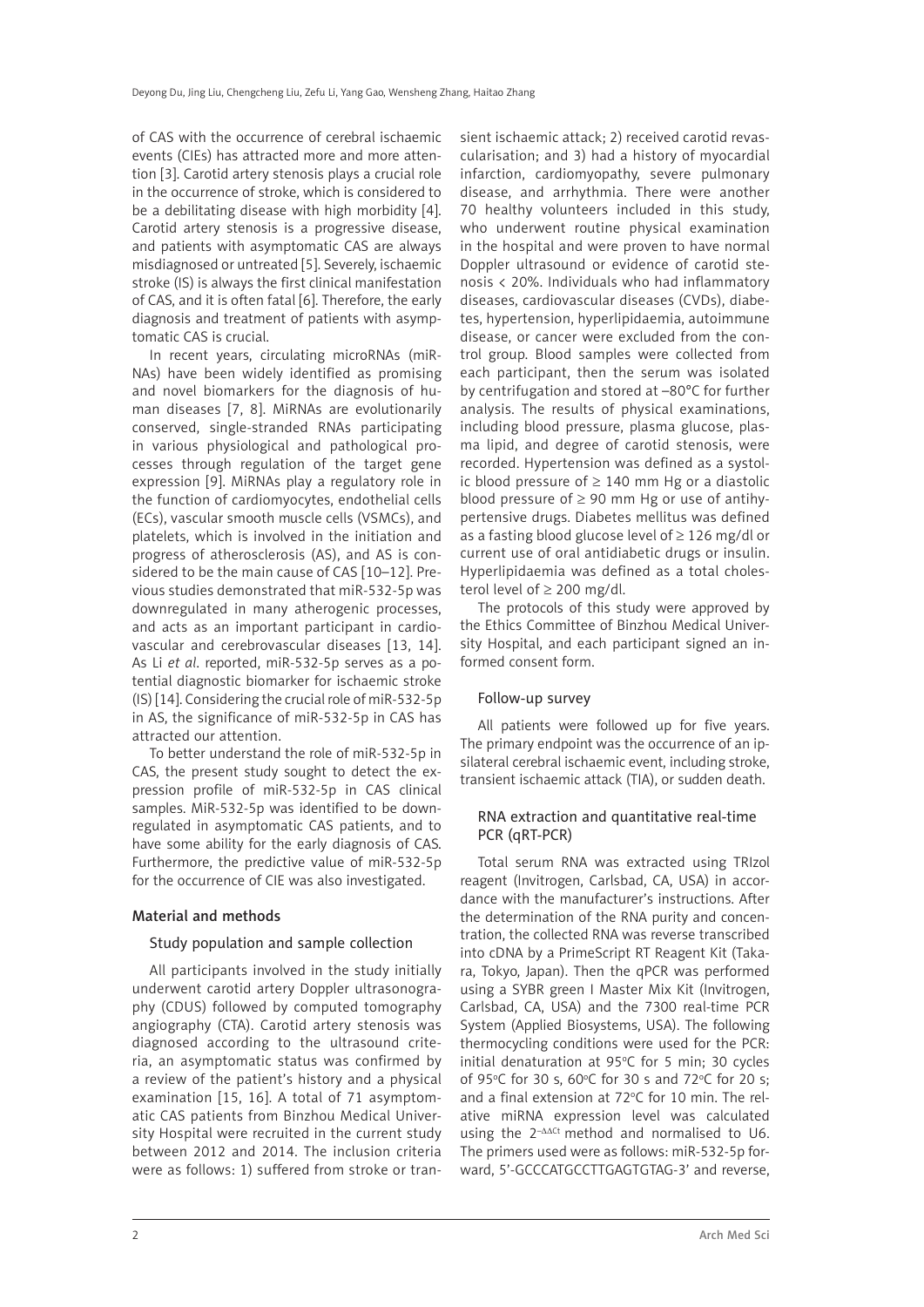5'-GTGCGTGTCGTGGAGTCG-3'; and U6 forward, 5'-CTCGCTTCGGCAGCACA-3' and reverse, 5'-AAC-GCTTCACGAATTTGCGT-3'.

#### Statistical analysis

All the data were calculated using SPSS 21.0 software (SPSS Inc., Chicago, IL) and GraphPad Prism 7.0 software (GraphPad Software, Inc., USA). Differences between groups were assessed using Student's *t*-test or one-way ANOVA. Receiver operating characteristic (ROC) analysis was used to evaluate the diagnostic value of miR-532-5p in asymptomatic CAS patients, and the area under the curve (AUC) was calculated. The predictive value of miR-532-5p for the occurrence of CIE was evaluated by using Kaplan-Meier method and Cox regression analysis. A *p* value of less than 0.05 indicated statistical significance.

#### Results

#### Demographic characteristics of the study population

The demographic and clinical characteristics of the control and CAS patient groups were compared. As shown in Table I, there was no significant difference for age, gender, and body mass index (BMI) between the control and CAS patient groups (all  $p > 0.05$ ).

### Expression changes of miR-532-5p in the serum of carotid artery stenosis patients

According to qRT-PCR, serum expression of miR-532-5p was detected to be significantly decreased in CAS patients compared with healthy controls (Figure 1,  $p < 0.001$ ), indicating that miR-532-5p might play an important role in the pathogenesis of CAS.

# Correlation of miR-532-5p expression with clinicopathological parameters of carotid artery stenosis patients

According to the mean value of miR-532-5p expression in CAS patients, all patients were divided into two groups: a low-expression group (*n* = 38) and a high-expression group (*n* = 33). MiR-532-5p expression showed a significant association with diabetes and degree of carotid stenosis (Table II, all *p* < 0.05). By contrast, there was no significant association between miR-532-5p expression and age, gender, BMI, dyslipidaemia, and hypertension (all *p* > 0.05).

## Diagnostic value of miR-532-5p in patients with carotid artery stenosis

Considering the dysregulation of miR-532-5p in the serum of CAS patients, the present study fur-

Table I. Demographic and clinical data of the control and asymptomatic carotid artery stenosis (CAS) patient groups

| Parameters      | Control<br>$(n = 70)$ | CAS patients P values<br>$(n = 71)$ |       |
|-----------------|-----------------------|-------------------------------------|-------|
| Age             |                       |                                     |       |
| $\leq 60$       | 36                    | 34                                  | 0.674 |
| >60             | 34                    | 37                                  |       |
| Gender          |                       |                                     |       |
| Male            | 44                    | 41                                  | 0.535 |
| Female          | 26                    | 30                                  |       |
| Body mass index |                       |                                     |       |
| < 25            | 38                    | 34                                  | 0.447 |
| $\geq$ 25       | 32                    | 37                                  |       |



Figure 1. Serum expression of miR-532-5p was determined to be significantly decreased in carotid artery stenosis patients compared with healthy controls. \*\*\**P* < 0.001

ther investigated the clinical significance of miR-532-5p in the diagnosis of asymptomatic CAS. As shown in Figure 2, the ROC curve with an AUC of 0.903, indicated high diagnostic accuracy of serum miR-532-5p expression in asymptomatic CAS patients. At the cut-off of 1.455, the sensitivity was 81.7% and the specificity was 84.3%.

### Prognostic value of miR-532-5p expression for the occurrence of CIE in asymptomatic carotid artery stenosis patients

Seventy-one asymptomatic CAS patients were followed up for five years, and during the follow-up, neither death nor contralateral ischaemic events occurred. It was recorded that among 71 asymptomatic CAS patients, 27 cases suffered from CIE, including 17 TIAs and 10 strokes. As Kaplan-Meier analysis results suggested, more CIE events were observed in cases with low miR-532-5p expression (log-rank  $p = 0.003$ , Figure 3). Additionally, the influence of the clinical parameters on the occur-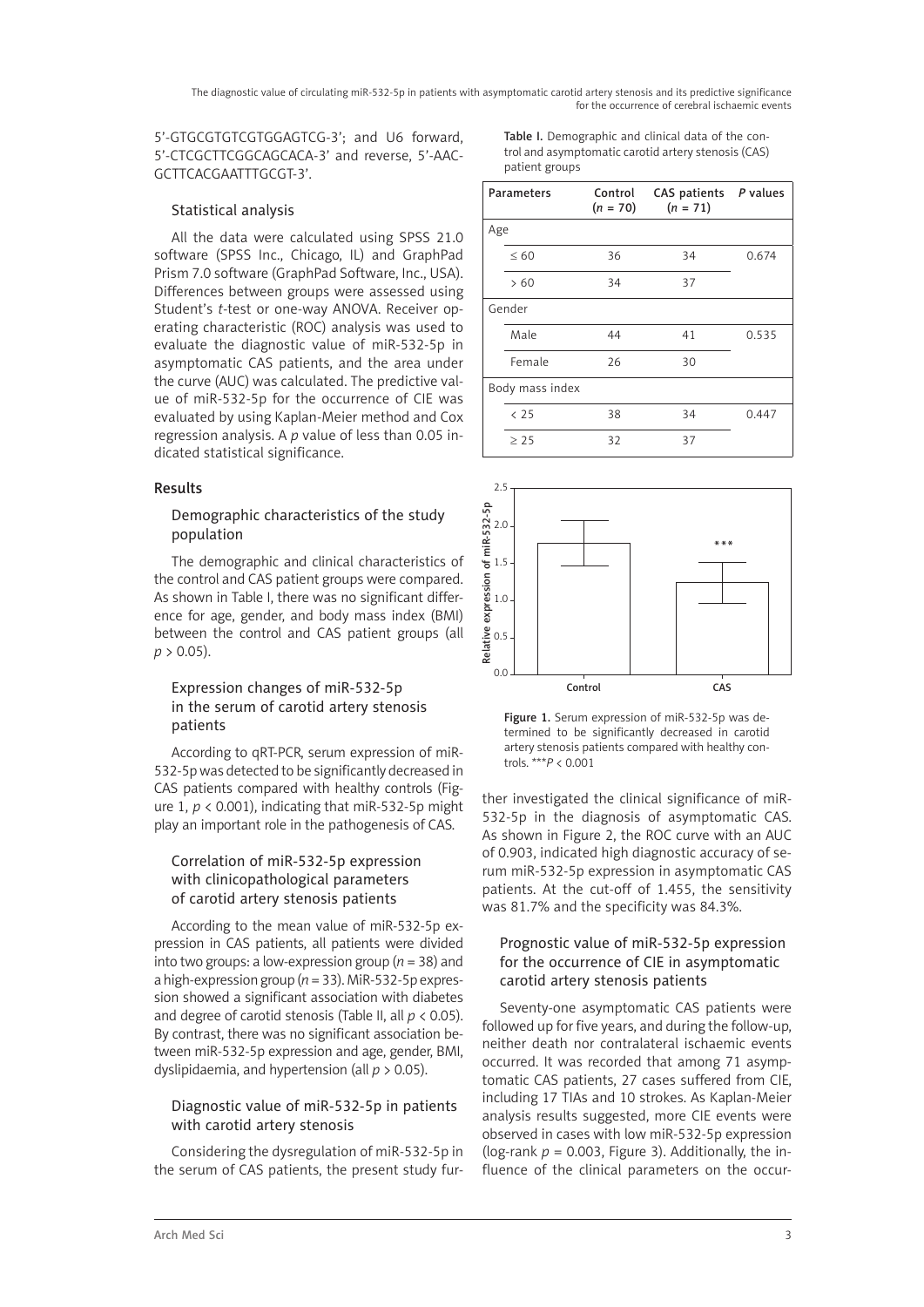| <b>Parameters</b>          | Total<br>No. | miR-532-5p<br>expression |                    | P<br>values |  |
|----------------------------|--------------|--------------------------|--------------------|-------------|--|
|                            | $N = 71$     | Low<br>$(n = 38)$        | High<br>$(n = 33)$ |             |  |
| Age                        |              |                          |                    |             |  |
| $\leq 60$                  | 34           | 17                       | 17                 | 0.569       |  |
| >60                        | 37           | 21                       | 16                 |             |  |
| Gender                     |              |                          |                    |             |  |
| Male                       | 41           | 23                       | 18                 | 0.611       |  |
| Female                     | 30           | 15                       | 15                 |             |  |
| Body mass index            |              |                          |                    |             |  |
| < 25                       | 34           | 16                       | 18                 | 0.295       |  |
| $\geq 25$                  | 37           | 22                       | 15                 |             |  |
| Dyslipidaemia              |              |                          |                    |             |  |
| Absence                    | 32           | 14                       | 18                 | 0.135       |  |
| Presence                   | 39           | 24                       | 15                 |             |  |
| <b>Diabetes</b>            |              |                          |                    |             |  |
| Absence                    | 33           | 13                       | 20                 | $0.026*$    |  |
| Presence                   | 38           | 25                       | 13                 |             |  |
| Hypertension               |              |                          |                    |             |  |
| Absence                    | 38           | 18                       | 20                 | 0.265       |  |
| Presence                   | 33           | 20                       | 13                 |             |  |
| Degree of carotid stenosis |              |                          |                    |             |  |
| 50-69%                     | 33           | 12                       | 21                 | $0.007**$   |  |
| 70-99%                     | 38           | 26                       | 12                 |             |  |

Table II. Association of miR-532-5p with clinical parameters in asymptomatic carotid artery stenosis (CAS) patients

*\*P < 0.05, \*\*p < 0.01.*

rence of CIE was further detected by using multivariate Cox analysis. It was observed that low miR-532-5p (HR = 3.388, 95% CI: 1.155–9.940,  $p = 0.026$ ) and a high degree of carotid stenosis (HR = 4.200, 95% CI: 1.145–15.412, *p* = 0.030) were independent factors for the occurrence of CIE in asymptomatic CAS patients (Table III).

#### Discussion

The present study recruited a cohort of asymptomatic CAS patients, and serum expression of miR-532-5p was identified to be significantly decreased in asymptomatic CAS patients, suggesting its potential role in the occurrence of CAS in the early stage. According to the ROC curve, high diagnostic accuracy of serum miR-532-5p expression in asymptomatic CAS patients was detected. Additionally, the present results also provided evidence for the predictive



Figure 2. The clinical significance of miR-532-5p in the diagnosis of asymptomatic carotid artery stenosis. At the cut-off of 1.455, the sensitivity was 81.7% and the specificity was 84.3%, with an AUC of 0.903

significance of serum miR-532-5p for the risk of future CIEs in asymptomatic CAS patients.

Carotid artery stenosis is triggered by the formation of plaque within the carotid artery, which supplies blood to the brain. Such atherosclerotic pathology can proceed silently from the simple thickening of the carotid intima-media to the symptomatic stenosis [17]. In later stages, plaques can mature and often become unstable, rupture, and lead to acute ischaemic events. It is reported that CAS events cause more deaths in developed countries than cancer and injuries, and with advances in health care and rising life expectancy, the prevalence of CAS in developing countries is still increasing [18–20]. Understanding and maximising primary prevention strategies for asymptomatic CAS is therefore critical. Recent concerns focus on the early diagnosis and treatment of patients with asymptomatic CAS. And identifying patients at higher risk of developing future TIEs can be conducive to targeting intensive therapy more appropriately [21].

In recent years, a large amount of miRNAs have been determined to be aberrantly expressed in human carotid plaques, such as miR-125a, miR-133a, and miR-221 [22]. These deregulated miRNAs have been highlighted for their clinical significance in diagnosis and prognosis and have attracted increasing attention due to their therapeutic potential in human diseases [23-25]. For example, in coronary artery disease (CAD) patients, circulating miR-29a-3p is detected to be significantly increased, and has relative ability for the early diagnosis of CAD [26]. In the present study, serum expression of miR-532- 5p was identified to be significantly decreased in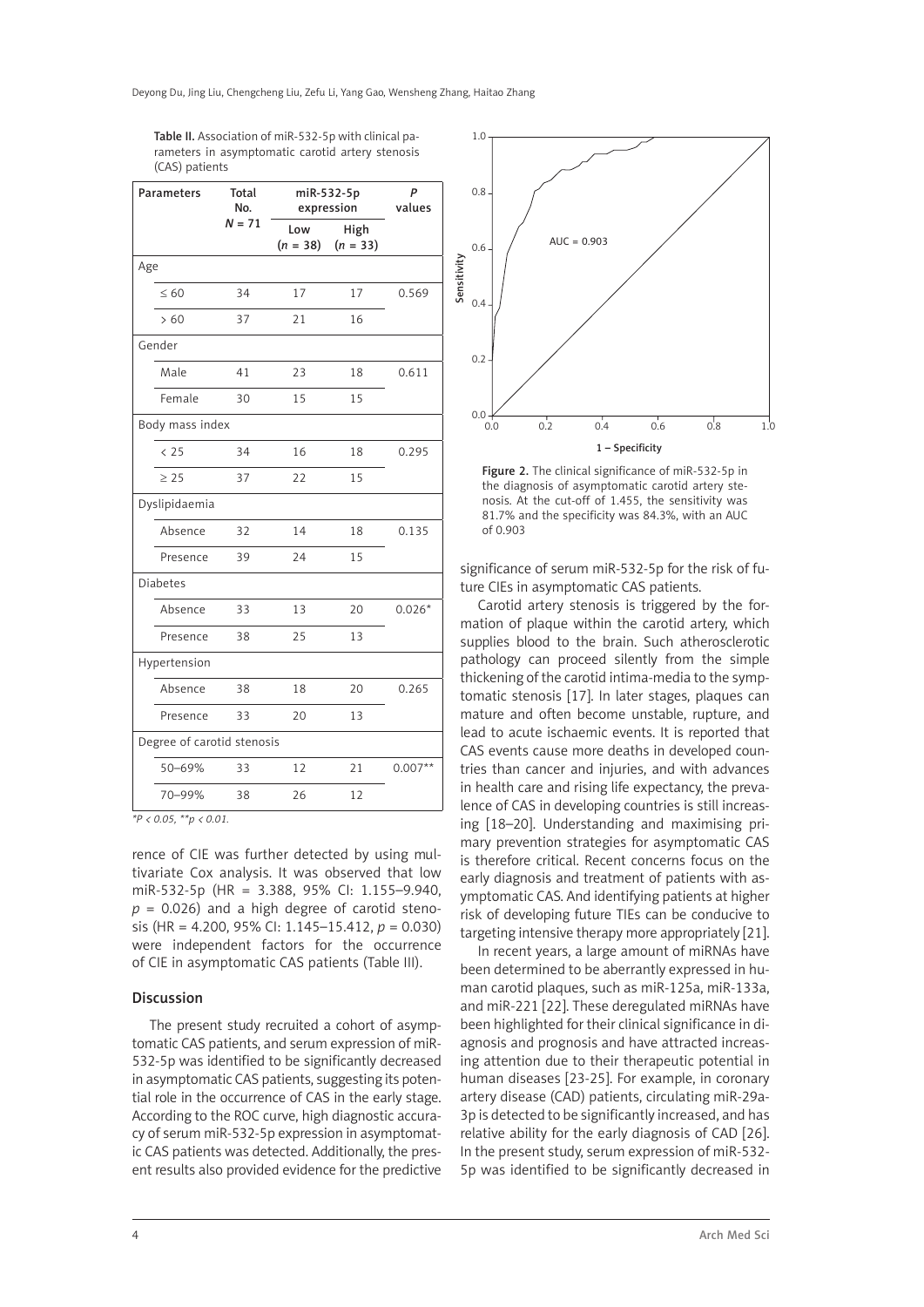| Variables                  | Multivariate analysis |                 |          |
|----------------------------|-----------------------|-----------------|----------|
|                            | <b>HR</b>             | 95% CI          | P value  |
| MiR-532-5p                 | 3.388                 | 1.155-9.940     | $0.026*$ |
| Age                        | 1.960                 | 0.788-4.874     | 0.147    |
| Gender                     | 0.558                 | $0.218 - 1.424$ | 0.222    |
| Body mass index            | 1.376                 | $0.525 - 3.607$ | 0.516    |
| Dyslipidaemia              | 2.221                 | 0.856-5.766     | 0.101    |
| <b>Diabetes</b>            | 1.740                 | $0.687 - 4.410$ | 0.243    |
| Hypertension               | 2.483                 | $0.903 - 6.833$ | 0.078    |
| Degree of carotid stenosis | 4.200                 | 1.145-15.412    | $0.030*$ |

Table III. Multivariate Cox regression analysis for miR-532-5p in asymptomatic carotid artery stenosis (CAS) patients

*\*P < 0.05.*

asymptomatic CAS patients, suggesting the potential role of miR-532-5p for CAS in the early stage.

MiR-532-5p has been reported to be dysregulated in a variety of conditions, and its clinical value in diagnosis and prognosis attracts a great deal of scholarly attention. For example, miR-532-5p is identified to be poorly expressed in IS patients by using miRNA microarray analysis, and serum miR-532-5p may serve as a potential diagnostic biomarker for IS [14]. Considering the dysregulation of miR-532-5p in the serum of asymptomatic CAS patients, we further explored its diagnostic value for asymptomatic CAS. The present study provided evidence for high diagnostic accuracy of serum miR-532-5p expression in asymptomatic CAS patients by using the ROC curve. Additionally, analysis results of the clinical data revealed that miR-532-5p expression also showed significant association with degree of carotid stenosis. The degree of carotid stenosis is known to be an important predictor of future CIEs and cerebrovascular accidents (CVAs) in both symptomatic and asymptomatic patients [27]. The current study results indicated that more CIE events were observed in cases with low miR-532-5p expression, and serum miR-532-5p could identify cases at higher risk of developing future CIEs in asymptomatic CAS patients. Furthermore, low miR-532-5p was also determined to be an independent factor for the occurrence of CIEs in asymptomatic CAS patients through multivariate Cox analysis. The current study provides evidence for the potential diagnostic value of serum miR-532-5p for asymptomatic CAS and its predictive significance for the risk of future CIEs for asymptomatic CAS patients. However, further studies in larger series of patients are necessary to confirm our findings.

Additionally, a significant association of miR-532-5p level with diabetes was observed. Consistently, in a study of circulating miRNA profile in type 2 diabetes (T2D), a marked decrease of miR-532-5p was detected in T2D patients [28]. And a potential relevance of miR-532-5p in insulin sen-



Figure 3. Prognostic value of miR-532-5p expression for the occurrence of cerebral ischaemic events (CIE) in asymptomatic carotid artery stenosis patients. Kaplan-Meier analysis results indicated that more CIE events were observed in cases with low miR-532-5p expression (log-rank *p* = 0.003)

sitivity was determined by Jones *et al*. [29]. Furthermore, aberrant expression of miR-532-5p was also detected to be associated with the fasting blood glucose trajectories of T2D patients [30]. Studies have shown a high cardiovascular risk among patients with diabetes [31]. The present study suggested that more diabetes cases were observed in patients with low miR-532-5p expression. There is strong evidence that diabetes mellitus increases the risk of AS, and it also promotes the pervasiveness of AS, infiltration of inflammatory cells, and plaque necrosis [32, 33]. The possible mechanism of miR-532-5p in the occurrence and development of CAS underlying the involvement of diabetes requires further study. Another study by Cheng *et al*. reported that in lipopolysaccharide (LPS)-treated macrophage cells, miR-532-5p is determined to be poorly expressed, suggesting its involvement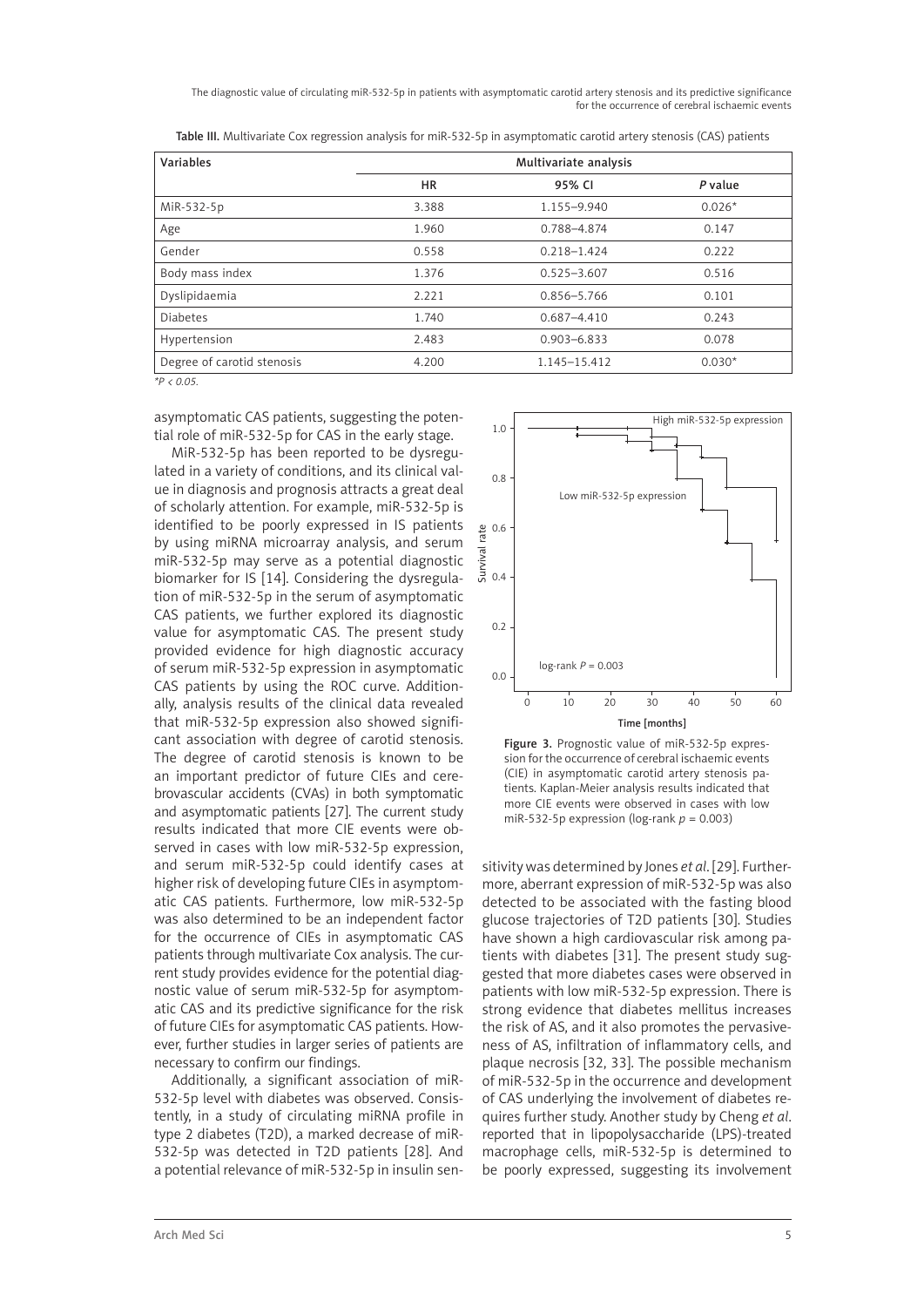in the macrophage inflammatory response, which plays an important role in the occurrence and development of AS [34, 35], which might is a potential mechanism of the involvement of miR-532-5p in the development of CAS and future CIE events. However, our study population was relatively small, and other studies in larger series of patients would be necessary to confirm our findings.

In conclusion, our study suggests the potential clinical value of miR-532-5p for the early diagnosis of asymptomatic CAS patients. MiR-532-5p might play a predictive value for the occurrence of future CIE in asymptomatic CAS patients. However, further studies in larger series of patients are necessary to confirm our findings.

#### Acknowledgments

This work was supported by Science and Technology Program of Binzhou Medical University [NO. BY2018KJ06].

#### Conflict of interest

The authors declare no conflict of interest.

#### References

- 1. Spanos K, Tzorbatzoglou I, Lazari P, Maras D, Giannoukas AD. Carotid artery plaque echomorphology and its association with histopathologic characteristics. J Vasc Surg 2018; 68: 1772-80.
- 2. Ghosh M, Ghosh K, Chatterjee A, et al. Correlation of intracranial atherosclerosis with carotid stenosis in ischemic stroke patients. Ann Indian Acad Neurol 2015; 18: 412-4.
- 3. Liu S, Cai J, Ge F, Yue W. The risk of ischemic events increased in patients with asymptomatic carotid stenosis with decreased cerebrovascular reserve. J Investig Med 2017; 65: 1028-32.
- 4. Moradi M, Mahdavi MMB, Nogourani MK. The relation of calcium volume score and stenosis of carotid artery. J Stroke Cerebrovasc Dis 2020; 29: 104493.
- 5. Valle JA, Armstrong EJ. Surveillance of asymptomatic carotid artery stenosis: not all plaques are created equal. Vasc Med 2017; 22: 424-5.
- 6. Meschia JF, Klaas JP, Brown RD Jr, Brott TG. Evaluation and management of atherosclerotic carotid stenosis. Mayo Clin Proc 2017; 92: 1144-57.
- 7. Li J, Wu G, Cao Y, Hou Z. Roles of miR-210 in the pathogenesis of pre-eclampsia. Arch Med Sci 2019; 15: 183-90.
- 8. Mostahfezian M, Azhir Z, Dehghanian F, Hojati Z. Expression pattern of microRNAs, miR-21, miR-155 and miR-338 in patients with type 1 diabetes. Arch Med Res 2019; 50: 79-85.
- 9. Sun C, Zeng X, Guo H, et al. MicroRNA-125a-5p modulates radioresistance in LTEP-a-2 non-small cell lung cancer cells by targeting SIRT7. Cancer Biomark 2020; 27: 39-49.
- 10. Sun Y, Xiao Y, Sun H, et al. miR-27a regulates vascular remodeling by targeting endothelial cells' apoptosis and interaction with vascular smooth muscle cells in aortic dissection. Theranostics 2019; 9: 7961-75.
- 11. Rzepiel A, Kutszegi N, Gezsi A, et al. Circulating micro-RNAs as minimal residual disease biomarkers in child-

hood acute lymphoblastic leukemia. J Transl Med 2019; 17: 372.

- 12. Batagini NC, da Silva ES, Pinto CA, Puech-Leao P, de Luccia N. Analysis of risk factors and diseases associated with atherosclerosis in the progression of carotid artery stenosis. Vascular 2016; 24: 59-63.
- 13. Bayoumi AS, Teoh JP, Aonuma T, et al. MicroRNA-532 protects the heart in acute myocardial infarction, and represses prss23, a positive regulator of endothelial-to-mesenchymal transition. Cardiovasc Res 2017; 113: 1603-14.
- 14. Li P, Teng F, Gao F, Zhang M, Wu J, Zhang C. Identification of circulating microRNAs as potential biomarkers for detecting acute ischemic stroke. Cell Mol Neurobiol 2015; 35: 433-47.
- 15. Van der Meer P, Gaggin HK, Dec GW. ACC/AHA versus ESC guidelines on heart failure: JACC guideline comparison. J Am Coll Cardiol 2019; 73: 2756-68.
- 16. Kirkpatrick AC, Vincent AS, Guthery L, Prodan CI. Cognitive impairment is associated with medication nonadherence in asymptomatic carotid stenosis. Am J Med 2014; 127: 1243-6.
- 17. Kavala AA, Kuserli Y, Turkyilmaz S. Effect of N-acetylcysteine on intimal hyperplasia and endothelial proliferation in rabbit carotid artery anastomosis. Arch Med Sci 2019; 15: 1576-81.
- 18. Raskob GE, Angchaisuksiri P, Blanco AN, et al. Thrombosis: a major contributor to global disease burden. Arterioscler Thromb Vasc Biol 2014; 34: 2363-71.
- 19. Moran AE, Tzong KY, Forouzanfar MH, et al. Variations in ischemic heart disease burden by age, country, and income: the Global Burden of Diseases, Injuries, and Risk Factors 2010 study. Glob Heart 2014; 9: 91-9.
- 20. Jin H, Peng Q, Nan D, et al. Prevalence and risk factors of intracranial and extracranial artery stenosis in asymptomatic rural residents of 13 villages in China. BMC Neurol 2017; 17: 136.
- 21. Raman G, Moorthy D, Hadar N, et al. Management strategies for asymptomatic carotid stenosis: a systematic review and meta-analysis. Ann Intern Med 2013; 158: 676-85.
- 22. Maitrias P, Metzinger-Le Meuth V, Massy ZA, et al. Micro-RNA deregulation in symptomatic carotid plaque. J Vasc Surg 2015; 62: 1245-50.e1241.
- 23. Tiedt S, Prestel M, Malik R, et al. RNA-Seq identifies circulating miR-125a-5p, miR-125b-5p, and miR-143-3p as potential biomarkers for acute ischemic stroke. Circ Res 2017; 121: 970-80.
- 24. Gacon J, Badacz R, Stepien E, et al. Diagnostic and prognostic micro-RNAs in ischaemic stroke due to carotid artery stenosis and in acute coronary syndrome: a fouryear prospective study. Kardiol Pol 2018; 76: 362-9.
- 25. Bazan HA, Hatfield SA, Brug A, Brooks AJ, Lightell DJ Jr, Woods TC. Carotid plaque rupture is accompanied by an increase in the ratio of serum circR-284 to miR-221 levels. Circ Cardiovasc Genet 2017; 10: e001720.
- 26. Zhang L, Zhang Y, Xue S, et al. Clinical significance of circulating microRNAs as diagnostic biomarkers for coronary artery disease. J Cell Mol Med 2020; 24: 1146-50.
- 27. Bertges DJ, Muluk V, Whittle J, Kelley M, MacPherson DS, Muluk SC. Relevance of carotid stenosis progression as a predictor of ischemic neurological outcomes. Arch Intern Med 2003; 163: 2285-9.
- 28. Ortega FJ, Mercader JM, Moreno-Navarrete JM, et al. Profiling of circulating microRNAs reveals common micro-RNAs linked to type 2 diabetes that change with insulin sensitization. Diabetes Care 2014; 37: 1375-83.